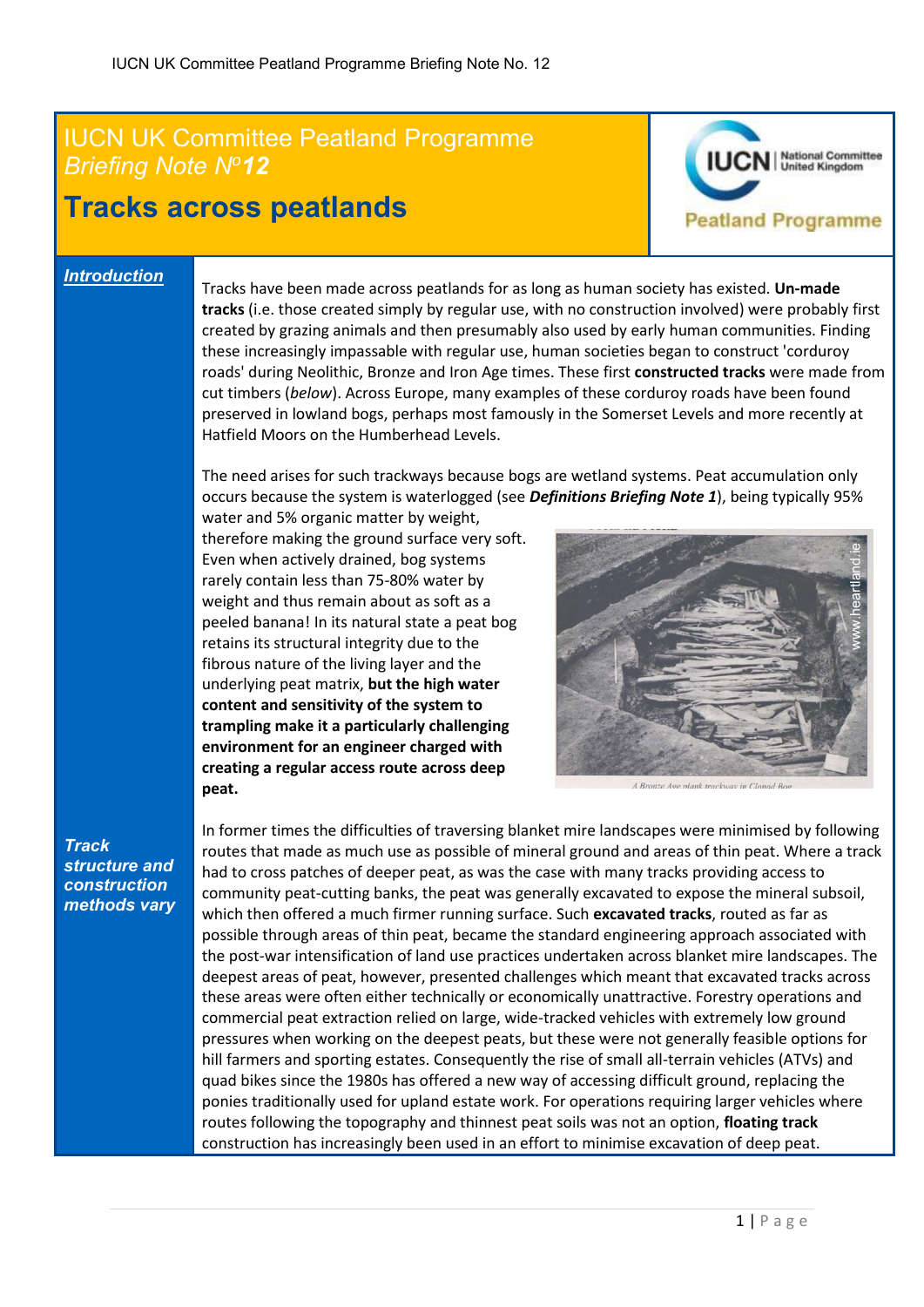| <b>Constructed</b><br>tracks<br><b>Often requires</b><br>peat to be<br>excavated<br><b>Quality of</b><br>track surface<br>is important | In recent years there has been a growing<br>need to transport heavy machinery<br>across blanket mire landscapes,<br>particularly to facilitate renewable<br>energy development and forest<br>harvesting. Such developments often<br>involve a network of access and<br>maintenance tracks to specific locations,<br>which cannot always avoid crossing<br>extensive stretches of deep blanket peat.<br>ဖ<br>© Ian Thomas<br>Access tracks are also generally needed<br>subsequent to development for essential<br>repair and maintenance work by heavy<br>cranes and transporters, for which ATVs<br>are not suitable. Consequently some<br>form of constructed road is necessary. One approach used for such constructed roads is to<br>excavate all the peat along the route in order to form a stable running surface on the underlying<br>mineral soil. A variant of this approach, the cut-and-fill road, is now used in places by the wind<br>farm industry. This method involves removing the peat and filling the resulting trench to the bog<br>surface with locally-sourced crushed stone to provide a stable running surface.<br>Without mitigation to reduce their environmental impact, constructed tracks across peatland have<br>a negative impact on the hydrology of the peat by segregating the peatland into many<br>hydrologically isolated units and under-draining an area of peat alongside the constructed track.<br>Such excavated roads are usually used where the peat is relatively thin (typically less than one<br>metre in depth), because the method generates large quantities of excavated peat which must be<br>disposed of in some way, raising formal issues of waste management. It also requires a<br>considerable volume of crushed stone to fill the void. The type and quality of stone used in this<br>type of track construction is crucial to reducing the environmental impact of the track. Aggregate<br>of good, load bearing quality (indicated by the Los Angeles coefficient) will be less likely to break<br>down and cause dust and sediment run-off to the surrounding habitat. The chemistry of the stone<br>is also important e.g. placing alkaline limestone aggregate on a track across acidic bog habitat can<br>have considerable negative hydrochemical impacts on the surrounding peatland. |
|----------------------------------------------------------------------------------------------------------------------------------------|-----------------------------------------------------------------------------------------------------------------------------------------------------------------------------------------------------------------------------------------------------------------------------------------------------------------------------------------------------------------------------------------------------------------------------------------------------------------------------------------------------------------------------------------------------------------------------------------------------------------------------------------------------------------------------------------------------------------------------------------------------------------------------------------------------------------------------------------------------------------------------------------------------------------------------------------------------------------------------------------------------------------------------------------------------------------------------------------------------------------------------------------------------------------------------------------------------------------------------------------------------------------------------------------------------------------------------------------------------------------------------------------------------------------------------------------------------------------------------------------------------------------------------------------------------------------------------------------------------------------------------------------------------------------------------------------------------------------------------------------------------------------------------------------------------------------------------------------------------------------------------------------------------------------------------------------------------------------------------------------------------------------------------------------------------------------------------------------------------------------------------------------------------------------------------------------------------------------------------------------------------------------------------------------------------------------------------------------------------------|
| <b>Floating tracks</b><br><b>Aims to</b><br>minimise the<br>need for peat<br>excavation                                                | Where the peat is greater than one metre<br>deep it becomes increasingly likely that a<br>floating track will be used. Applied by<br>Stephenson to 'float' the Liverpool-<br>Manchester railway across Chat Moss using<br>brushwood bundles in the 1800s, this is not a<br>new principle. In contrast, the modern<br>floating road often has no such buoyant<br>© North Per<br>layer. It typically relies on the use of a layer<br>of geotextile or geogrid (opposite), onto<br>which aggregate (usually crushed rock) is<br>tipped. For floating tracks through forested<br>areas, brash is often used to form the base of<br>the track.<br>Given that road-construction traffic for developments such as wind farms may involve regular                                                                                                                                                                                                                                                                                                                                                                                                                                                                                                                                                                                                                                                                                                                                                                                                                                                                                                                                                                                                                                                                                                                                                                                                                                                                                                                                                                                                                                                                                                                                                                                                                 |
|                                                                                                                                        | passage by vehicles with payload capacities of 30 tonnes and after turbine construction, crawler                                                                                                                                                                                                                                                                                                                                                                                                                                                                                                                                                                                                                                                                                                                                                                                                                                                                                                                                                                                                                                                                                                                                                                                                                                                                                                                                                                                                                                                                                                                                                                                                                                                                                                                                                                                                                                                                                                                                                                                                                                                                                                                                                                                                                                                          |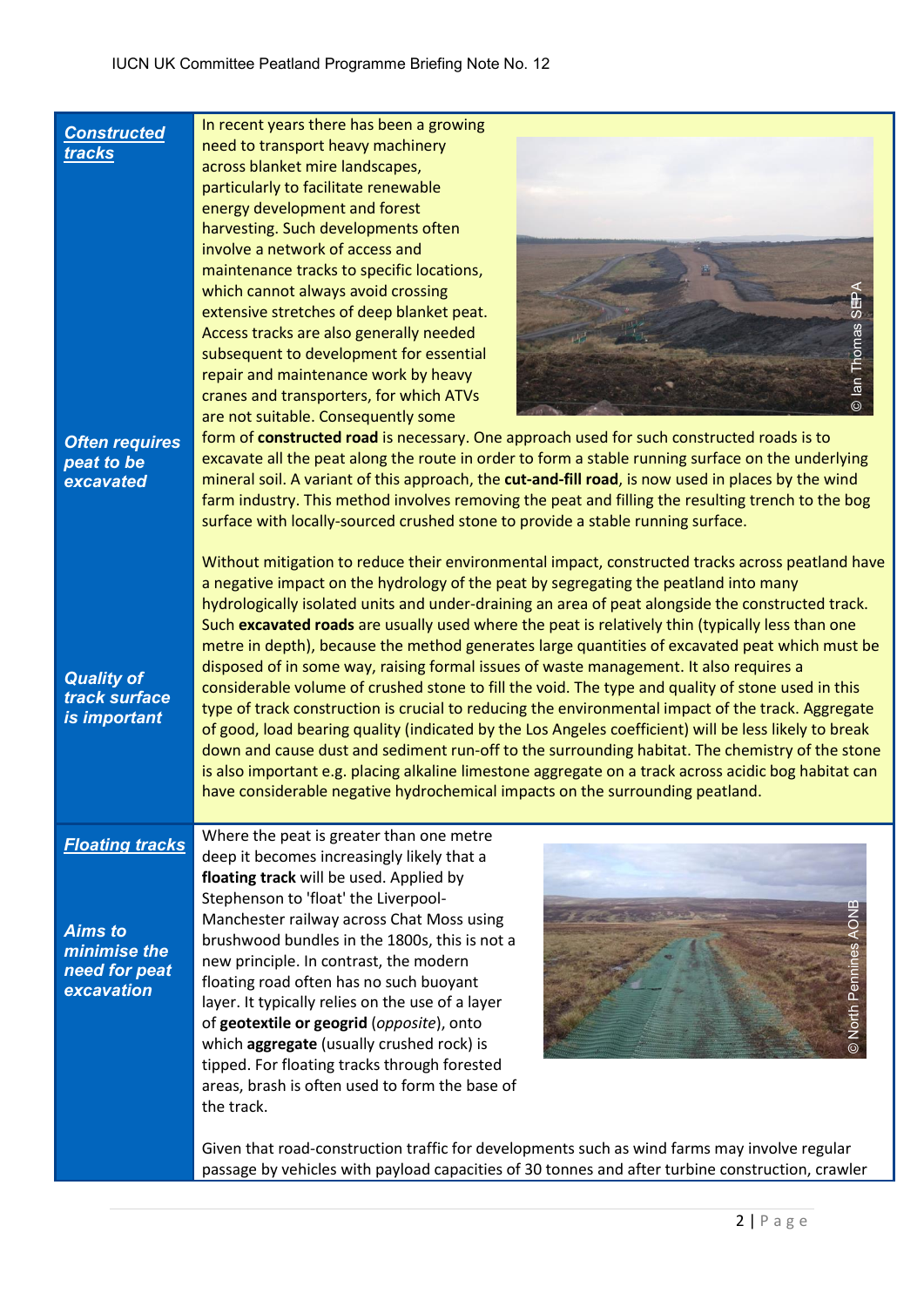|                                                                                           | cranes of up to 250 tonnes, the necessary thickness and weight of the carriageway makes<br>subsidence into the peat over time unavoidable (see Drainage Briefing Note 3). The geogrid<br>assists in keeping subsidence relatively uniform across the carriageway width, but it cannot<br>prevent it from occurring. When the carriageway surface subsides, this requires topping off with<br>more aggregate to maintain a uniform running surface, which in turn adds additional weight and<br>compression to the underlying peat. As a result of several processes acting in combination, under<br>continuous and long term use, floating tracks on deep peat can eventually sink to the underlying<br>mineral layer, essentially becoming a cut-and-fill type track with peat displaced to the sides.                                                                                                                                                                                                                                                                                                                                                                                                                                                             |
|-------------------------------------------------------------------------------------------|---------------------------------------------------------------------------------------------------------------------------------------------------------------------------------------------------------------------------------------------------------------------------------------------------------------------------------------------------------------------------------------------------------------------------------------------------------------------------------------------------------------------------------------------------------------------------------------------------------------------------------------------------------------------------------------------------------------------------------------------------------------------------------------------------------------------------------------------------------------------------------------------------------------------------------------------------------------------------------------------------------------------------------------------------------------------------------------------------------------------------------------------------------------------------------------------------------------------------------------------------------------------|
| <b>Impact of</b><br>tracks                                                                | All constructed tracks result in long term effects. Apart from direct loss of habitat beneath the<br>route, one of the greatest effects of a constructed track is that in many places it cuts across the<br>general pattern of surface seepage so characteristic of a blanket mire landscape (see Definitions<br><b>Briefing Note 1).</b> On the upslope side of the road this effect can be very obvious, creating ponding<br>of this surface seepage. This results in a build-up of pressure that can lead to distortion or even<br>collapse of roadway sections in certain circumstances.                                                                                                                                                                                                                                                                                                                                                                                                                                                                                                                                                                                                                                                                        |
| <b>Hydrological</b><br><i><b>impacts</b></i>                                              | Water accumulating on the upslope side of the road would normally have seeped in a diffuse way<br>further downslope, helping to maintain waterlogged conditions across the whole peat-dominated<br>slope. Loss of this water to downslope parts will tend to result in reduced waterlogging and<br>increased drying of the peat surface, particularly during long rain-free periods.                                                                                                                                                                                                                                                                                                                                                                                                                                                                                                                                                                                                                                                                                                                                                                                                                                                                                |
| <b>Additional</b><br>drainage is<br>often installed<br>to maintain the<br>track structure | Where side-drains are dug along the edge of a constructed track to prevent such accumulation of<br>surface water, the direct effect of such drains is to dry out the peat in their vicinity. Even where no<br>drains are dug alongside the road, the pattern of surface seepage is still disrupted by the line of<br>the road, with the downslope area of peatland becoming under-drained. This gives rise to the<br>associated consequences of peatland drainage (see Drainage Briefing Note 3). Where the drains<br>direct the water into culverts beneath the road, this inevitably produces a markedly more focused<br>pattern of flow from the downslope outflow of the culvert than the diffuse surface flow that<br>existed previously. Over time this more focused flow has a tendency to result in development of<br>erosion gullies, which can ultimately threaten the structural integrity of the carriageway. Use of<br>culverts means that some parts downslope will receive more water than before, while other parts<br>receive less seepage. Loss of such diffuse seepage for significant areas, in some cases extending<br>for several hundred metres, downslope from the road can result in drying, leading to primary<br>www.shetlandtimes.co.uk |
|                                                                                           |                                                                                                                                                                                                                                                                                                                                                                                                                                                                                                                                                                                                                                                                                                                                                                                                                                                                                                                                                                                                                                                                                                                                                                                                                                                                     |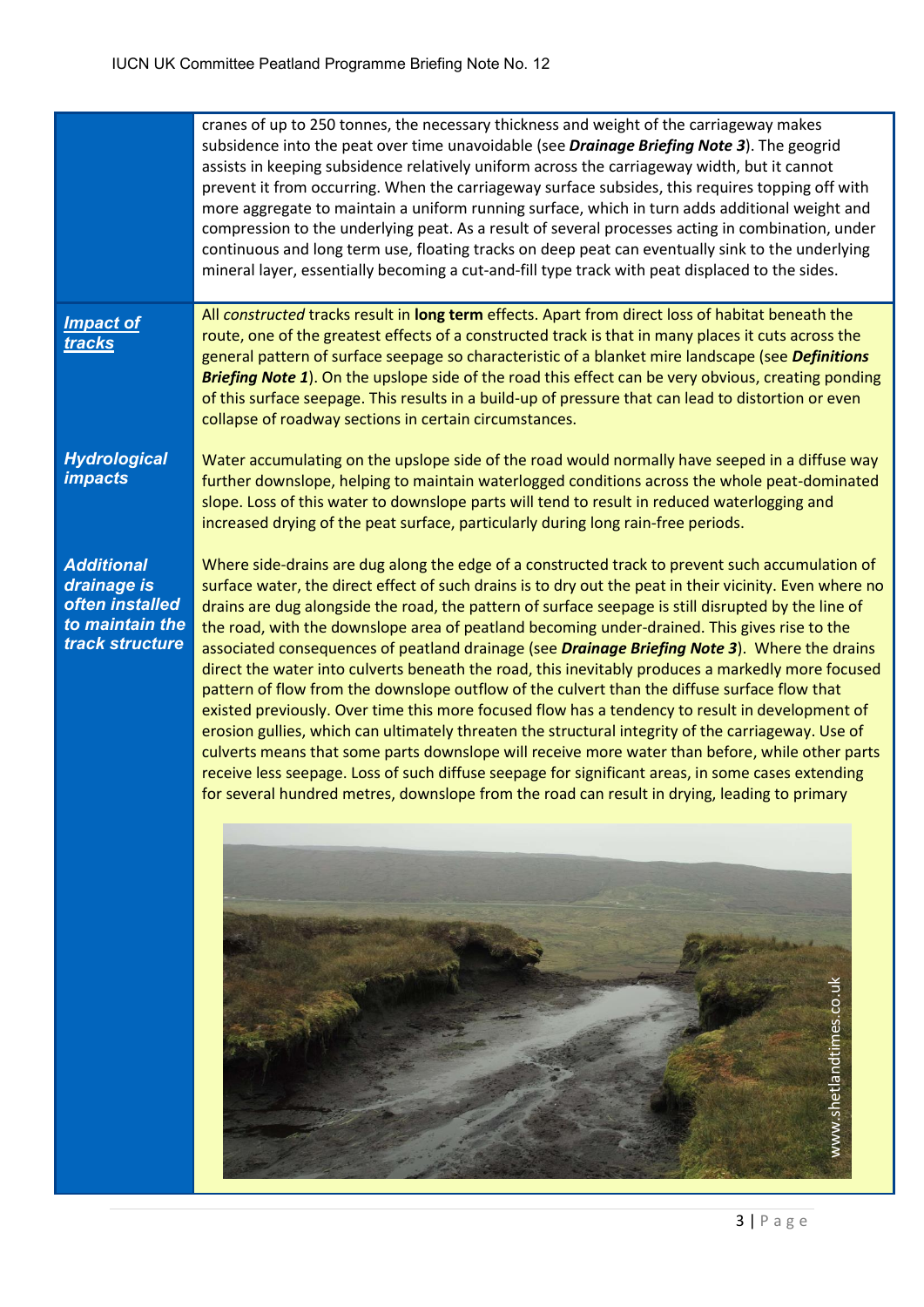

consolidation, secondary compression and oxidative loss of the peat where the acrotelm layer is lost (see *Drainage Briefing Note 3*). Such a haplotelmic bog surface has little resilience to drought and is thus prone to further drying and cracking. If these conditions occur, they can threaten the long-term stability of the peat, and thus the carriageway, particularly during intense storm events, which are predicted to increase (see *Weathering, Erosion and Mass Movement Briefing Note 9*). Sediment management is paramount on construction sites to

minimise risk to the water environment and surrounding habitats. Poor quality aggregate and eroding peat soils result in large volumes of drainage water requiring sediment treatment. It is important that the trackside drainage system is designed to cope with this and that sediment does not smother vegetation.

Whether there is drainage or not, the weight of road material will cause primary consolidation and secondary compression in the peat directly beneath, and, in the longer term, across an increasingly wide band of ground as the subsidence expands outward from the road-line. This long-term subsidence of the road poses challenges to the site manager because if the road sinks below the level of the bog it will become flooded and unusable. Addition of further material to raise the carriageway will cause further, more rapid subsidence. There is thus a tendency over a period of time for such floating roads to become sunken roads (*page 4*), which then act as drains on the surrounding bog habitat. The less material used to create the road initially, the slower the rate of subsidence, although this is also dependent on the nature of the peat and the traffic using the track. Soft wet peat will subside more rapidly than drier, denser peat.

Subsidence is an unavoidable feature of floating roads. Some degree of drainage will generally be necessary at some stage in order to prevent the carriageway from flooding. However, drainage itself will induce further primary consolidation and secondary compression and thus subsidence, but also introduce oxidative losses that will continue for as long as the drains continue to function (see *Drainage Briefing Note 3*).

The *long term* effects of compression and consolidation caused by road



material and associated drainage are not restricted to altering the surface hydrology of the bog. A line of increased density *within* the subsided peat will tend to reduce the water content of peat downslope further still, exacerbating the drainage effects described above still further.

*Unconstructed tracks can have a negative impact too*

*Track becomes a hydrological barrier* 

> While it is true that, for smaller-scale operations, modern ATV quad-bikes and other types of ATVs are now capable of transporting people and supplies across all but the wettest, softest ground, it has also become clear that repeated use of such vehicles along regular routes results in much the same damage to an active bog surface as does repeated heavy trampling (see *Grazing and Trampling Briefing Note 7*). The living acrotelm layer is quickly destroyed leaving the unprotected catotelm peat (see *Biodiversity Briefing Note 2*) to be churned up by the action of the tyre treads. Secondary compression and thus<br>
> subsidence, but also introduce oxidative<br>
> Dioses that will continue for as long as<br>
> the drains continue to function (see<br>
> Drainage Briefing Note 3).<br>
> The *long term* effects of compression<br>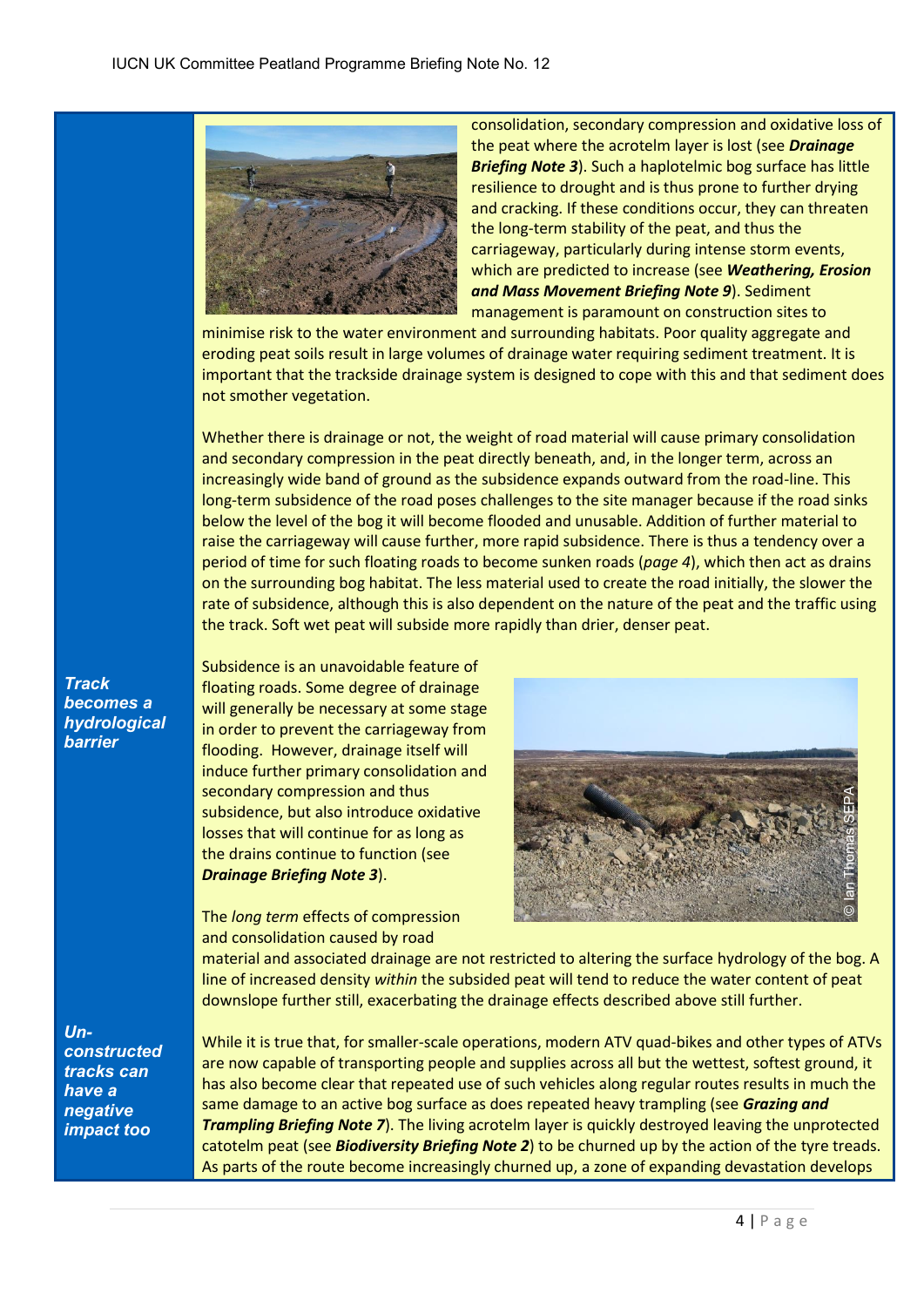|                                                        | as drivers wish to avoid becoming bogged down in the most damaged areas. In the worst cases<br>this process can render whole sections of the route impassable, in effect reducing the bog to a<br>bare erosion surface with associated loss of carbon, water quality and other ecosystem services<br>(see Erosion Briefing Note 9). Even where obvious erosion does not occur, a chronic level of<br>ground-pressure disturbance can reduce the extent and vigour of peat-forming species or prevent                                                                                                                                                                                                                                                                                                                                                                                                                                                                                                                                                                                   |
|--------------------------------------------------------|----------------------------------------------------------------------------------------------------------------------------------------------------------------------------------------------------------------------------------------------------------------------------------------------------------------------------------------------------------------------------------------------------------------------------------------------------------------------------------------------------------------------------------------------------------------------------------------------------------------------------------------------------------------------------------------------------------------------------------------------------------------------------------------------------------------------------------------------------------------------------------------------------------------------------------------------------------------------------------------------------------------------------------------------------------------------------------------|
|                                                        | recolonisation of damaged areas.                                                                                                                                                                                                                                                                                                                                                                                                                                                                                                                                                                                                                                                                                                                                                                                                                                                                                                                                                                                                                                                       |
| <b>Effects of</b><br><b>increased</b><br><b>access</b> | One overlooked effect of constructed<br>roads which cross blanket bog areas is<br>increased access pressure, although<br>sometimes promoted as a benefit. This<br>pressure has emerged as a particularly<br>marked result of the extensive windfarm<br>road system constructed across the<br>blanket bogs of northern Spain. The road<br>system here has led to a significant<br>increase in pressure from both working<br>and recreational land users because<br>access to these formerly-remote areas is<br>now much easier than before. Whilst<br>increased access for those working on the<br>land brings obvious benefits, if this ease of access also leads to an intensification of land-use<br>development pressures it can give rise to a whole new set of issues. Similarly, while increased<br>enjoyment and appreciation of the blanket mire landscape is to be welcomed, increased visitor<br>pressure brings its own set of issues, not least an increase in trampling and wildfire pressure (see<br>Grazing and Trampling Briefing Note 7 and Burning Briefing Note 8). |
| <b>Restoration</b><br><b>Remove the</b><br>track       | Unmade tracks have much greater scope for restoration than constructed tracks, which often<br>consist of an introduced substrate not usually found on a blanket bog surface. Furthermore, there<br>is a strong likelihood that a constructed track, once in place, will become a permanent feature of<br>the landscape because of the work involved in removing it. The potential complications involved<br>and the likely additional damage resulting from doing so are so great that few restoration<br>attempts are likely. However, there will be instances where track removal and restoration of land<br>is a requirement of planning permission and it is therefore an area which needs further<br>consideration and research to minimise the environmental impact of removal.                                                                                                                                                                                                                                                                                                  |
| or let it be?                                          | An alternative approach to restoration of a constructed track may simply be to let it become<br>overgrown by fresh bog growth so that it becomes a buried feature within the peat. This assumes<br>that the surrounding bog is in sufficiently vigorous condition that it is capable of overwhelming<br>the road, and even if this does occur, the road itself will form a distinct layer within the peat and<br>may in the future represent a zone of weakness or a potential shear-plane.                                                                                                                                                                                                                                                                                                                                                                                                                                                                                                                                                                                            |
| <b>Areas at risk</b>                                   | All areas of UK peatland are potentially threatened from the impact of development and<br>associated tracks. Areas of bog habitat without statutory nature designations (e.g. SACs, SSSIs) are<br>considered to be afforded less protection through the planning system and are potentially at a<br>greater risk from construction. Currently the most extensive forms of upland track construction<br>associated with blanket bog habitats arise from either renewable energy developments or game<br>management.                                                                                                                                                                                                                                                                                                                                                                                                                                                                                                                                                                     |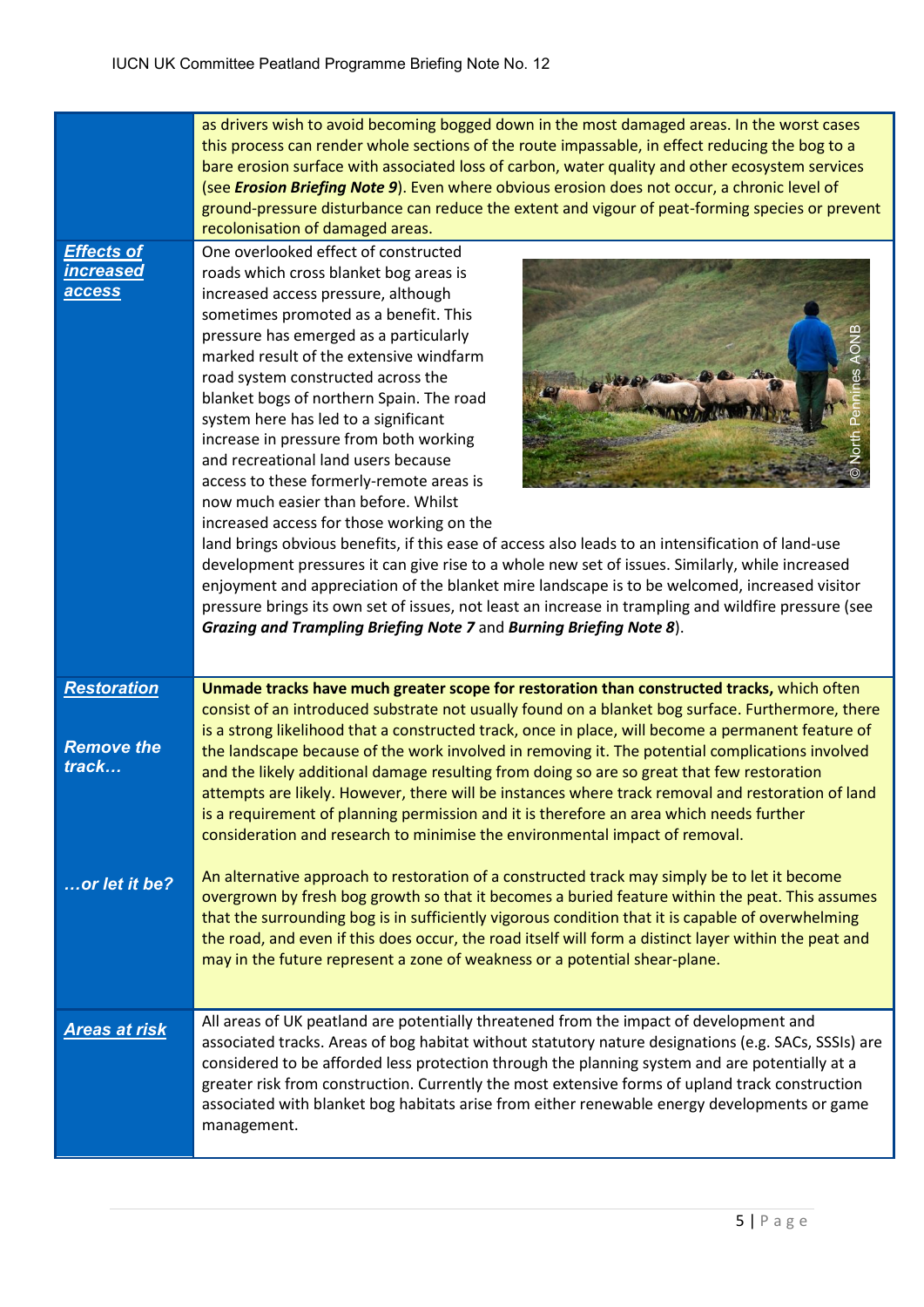|                                                      | In Scotland, amendments have been made to the Town and Country Planning Act to prevent<br>damage to landscapes and wildlife: hill tracks are no longer considered to be 'permitted<br>development' and have been brought under planning legislation. The developer of a proposed<br>track must now apply to the local planning authority for a determination. The planning authority<br>will then consider the details of the application and determine whether the route, design or<br>construction methods of the track have potential to cause unacceptable environmental impact. If<br>risks are identified, such as the potential to damage sensitive peatland habitat, then formal<br>planning approval may be required and this would typically be accompanied by an Environmental<br>Impact Assessment (EIA). The EIA should propose a method for removing or reducing the<br>environmental impact of a track.                                                                                                                                                                                                             |
|------------------------------------------------------|------------------------------------------------------------------------------------------------------------------------------------------------------------------------------------------------------------------------------------------------------------------------------------------------------------------------------------------------------------------------------------------------------------------------------------------------------------------------------------------------------------------------------------------------------------------------------------------------------------------------------------------------------------------------------------------------------------------------------------------------------------------------------------------------------------------------------------------------------------------------------------------------------------------------------------------------------------------------------------------------------------------------------------------------------------------------------------------------------------------------------------|
| <b>Benefits of</b><br>addressing the<br><b>issue</b> | By addressing the issues of tracks on peat, especially those of constructed tracks, long term<br>drainage, erosion, climate change and biodiversity impacts should be minimised, and may<br>ultimately lead to the restoration of the full complement of ecosystem services being provided by<br>the surrounding peatland ecosystem.                                                                                                                                                                                                                                                                                                                                                                                                                                                                                                                                                                                                                                                                                                                                                                                               |
| <b>Gaps in</b><br>knowledge                          | Investigations into the long term hydrological impacts of tracks, particularly floating<br>1.<br>roads, and the resulting carbon loss due to drainage effects.<br>2. Investigations into the impacts of novel construction methods, such as:<br>Displacement: large rock fill is pushed directly into the peat until it builds a solid<br>а.<br>layer up to the ground surface;<br>b. Track construction methods across hagged areas of peat;<br>c. Soil stabilisation methods.<br>The relationship between track construction, long-term presence of such tracks and the<br>3.<br>geotechnical structure of the peat, including compression layers, peat pipes and<br>cracking.<br>The relationship between the geotechnical properties of peat and the botanical<br>4.<br>composition of peat-forming vegetation, and the way in which geotechnical properties<br>change with loading.<br>5. Potential for advanced and improved geotextiles which minimise impact.<br>Potential for vehicle design with minimal ground-pressure.<br>6.<br>Effective methods for removal and restoration of unmade and constructed tracks.<br>7. |
| <b>Practical</b><br><b>Actions</b>                   | Contact the relevant statutory agencies at the earliest opportunity for advice regarding<br>track construction methods. This will allow the track design to minimise environmental<br>impact and to allow for environmental sensitivities, such as peatlands, to be adequately<br>taken into account in track design.<br>Consideration could be given to introducing a formal application process for track<br>construction across the UK and bringing hill tracks under the Town and Country Planning<br>Act, as has been recently (2014) adopted in Scotland.<br>Rigorous application and use of published government guidance for construction on peat<br>soils by landowners, developers and regulatory authorities<br>Where tracks are necessary, minimise impacts as much as possible by careful positioning<br>$\bullet$<br>and employ mitigation measures to maintain hydrological connectivity and minimise peat<br>displacement, as per published government guidance.                                                                                                                                                   |
| <b>More</b><br><b>Information</b>                    | <b>IUCN UK Peatland Programme briefings</b><br>http://www.iucn-uk-peatlandprogramme.org/resources/iucn-briefing-notes-<br>peatlands?destination=node%2F277                                                                                                                                                                                                                                                                                                                                                                                                                                                                                                                                                                                                                                                                                                                                                                                                                                                                                                                                                                         |